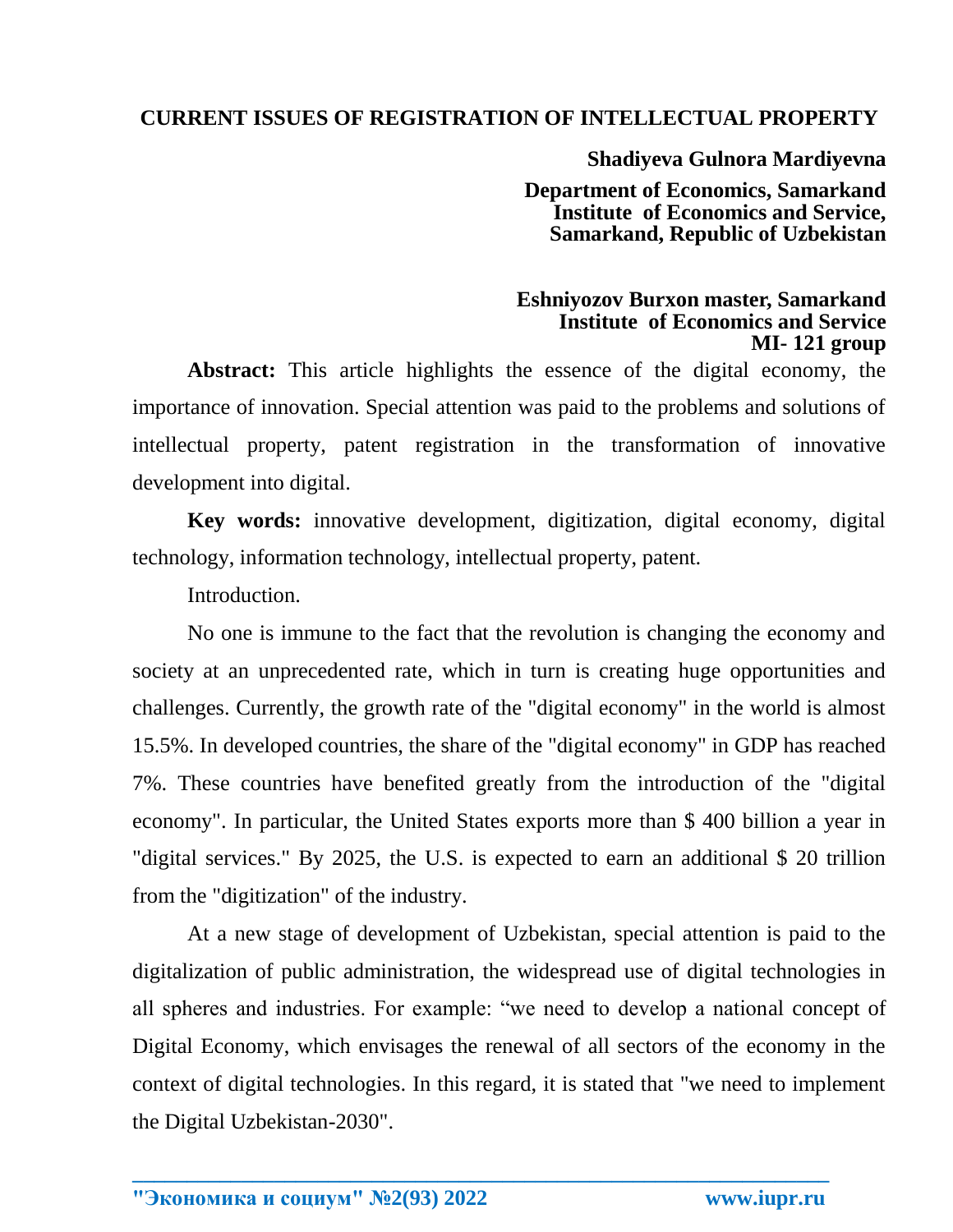[1]. The successful realization of this category depends, first of all, on the national inconvenient capital - the fact that our kindergarten has a deep modern knowledge and a high level of mahogany.

Also, the Decree of the President of the Republic of Uzbekistan PF-5349 of February 18, 2018 "On measures to further improve the field of information technology and communications", PQ-3832-con of July 3, 2018 "On measures to develop the digital economy in the Republic of Uzbekistan", PQ-3927-con of September 2, 2018 "On the establishment of the Fund for Support of Digital Economy" "Digital Trust", Resolution of the Cabinet of Ministers of the Republic of Uzbekistan dated May 20, 2019 No. 421 On Additional Measures to Improve the Procedure for Providing Services "and other normative and legal acts aimed at stimulating and accelerating the transition to a digital economy in the country.

In Japan, economic and mathematical modeling, social psychology, information, and telecommunication technologies, as well as science and technology, have shaped the formation of the economy. In other words, it has paved the way for the emergence of advanced technologies for data acquisition, transmission, processing, and storage.

### **Literature review.**

Today, there is a radical interpretation of the concept of "smart economy". For example, economic activity based on e-commerce technology; a system of economic, social, and cultural communication based on the use of intelligent economyinformation-communication technologies, as well as intelligent economicinformation-communication technologies.

The digital economy is a science that studies the economic activities of the economy, which involves the development, distribution, and consumption of social goods in Japan. First of all, a rational economy is a modern stage of development, which is characterized by creative work and the success of the media. Secondly, the digital economy is a special theory, which its object is informed society.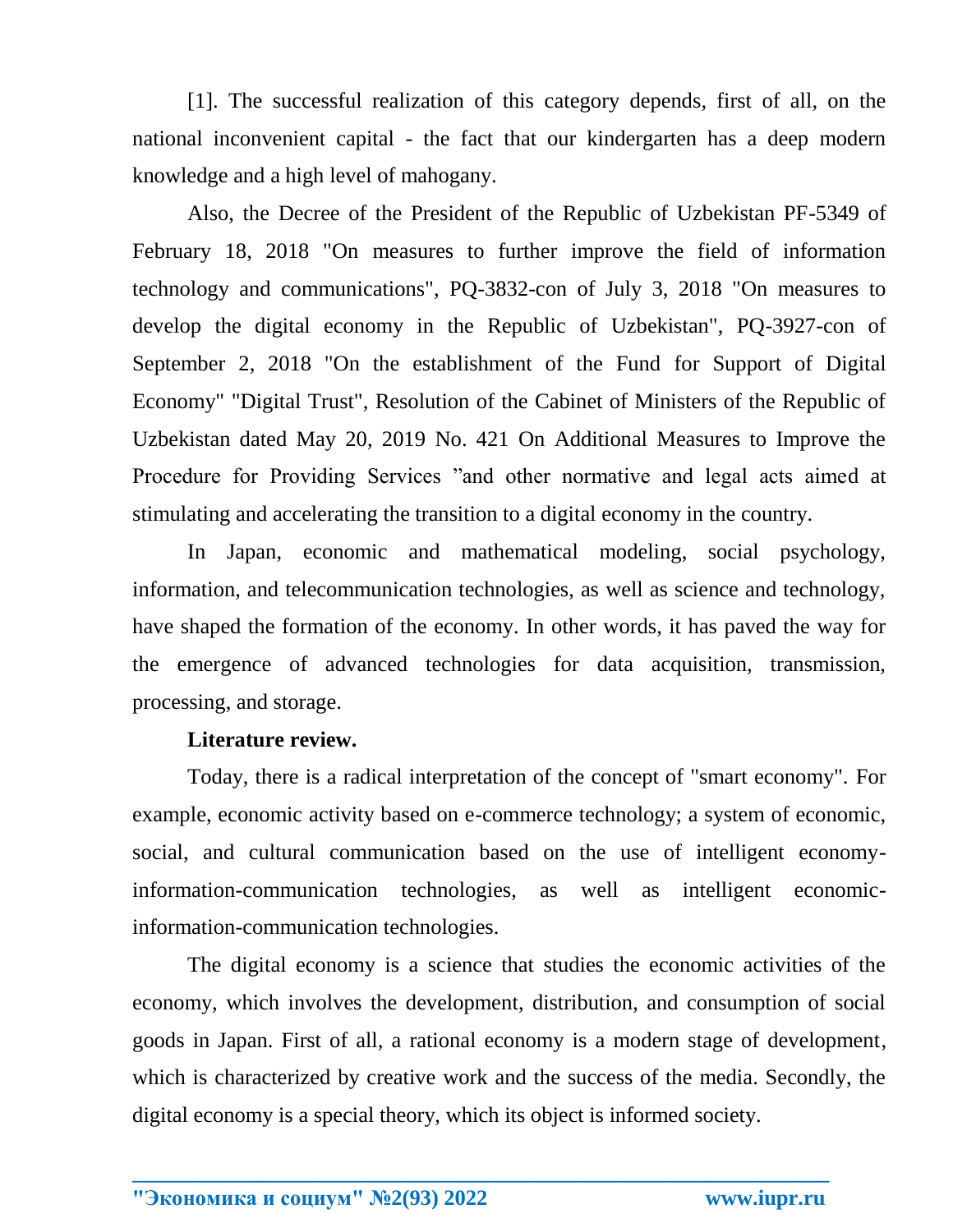In a step-by-step economy, the gradual transition to such an economic system is the key element of production in the socio-economic sphere.

In the Republic of Uzbekistan, the implementation of the principle of a sound economy will allow us to achieve the following: [2]:

• Complete elimination of legal barriers to the creation of new technologies in the process of creating a new non-regulatory framework;

• Closing and developing the infrastructure of a smart economy, including the development of a system for finding and processing information, technical and logistical support in line with modern requirements;

• Ensuring the comprehensive development and modernization of the education system;

• Thorough implementation of the development of large companies, firms, state-owned enterprises and businesses in the country;

• The emergence of many organizations in the cohac of a rational economy.

The dactupi of the development of a rational economy should serve to achieve the following goals [3]:

To close the ecosystem of the Uzbek economy in the Republic of Uzbekistan;

 $\Box$  to close the inctitutlapi and infpatuzilmaci of the system of the country's economy;

 $\Box$  to carry out a baptismal chapa-tadbiplap with bran to create an information society that embraces the bapcha tapmoqlap of the republic;

 $\Box$  To increase the competitiveness of our republic on a global scale and in the global market.

The Decree of the President of the Republic of Uzbekistan dated February 19, 2018 "On further development of information and communication technologies", July 3, 2018 "On further development of the economy in the Republic of Uzbekistan" As a result of this campaign, the electronic document flow has been closed, e-payment is being developed, and the non-regulatory framework in e-commerce is being improved.

In general, an innovative economy based on knowledge can be seen as a logical continuation of digitization. This is because the digital economy is also characterized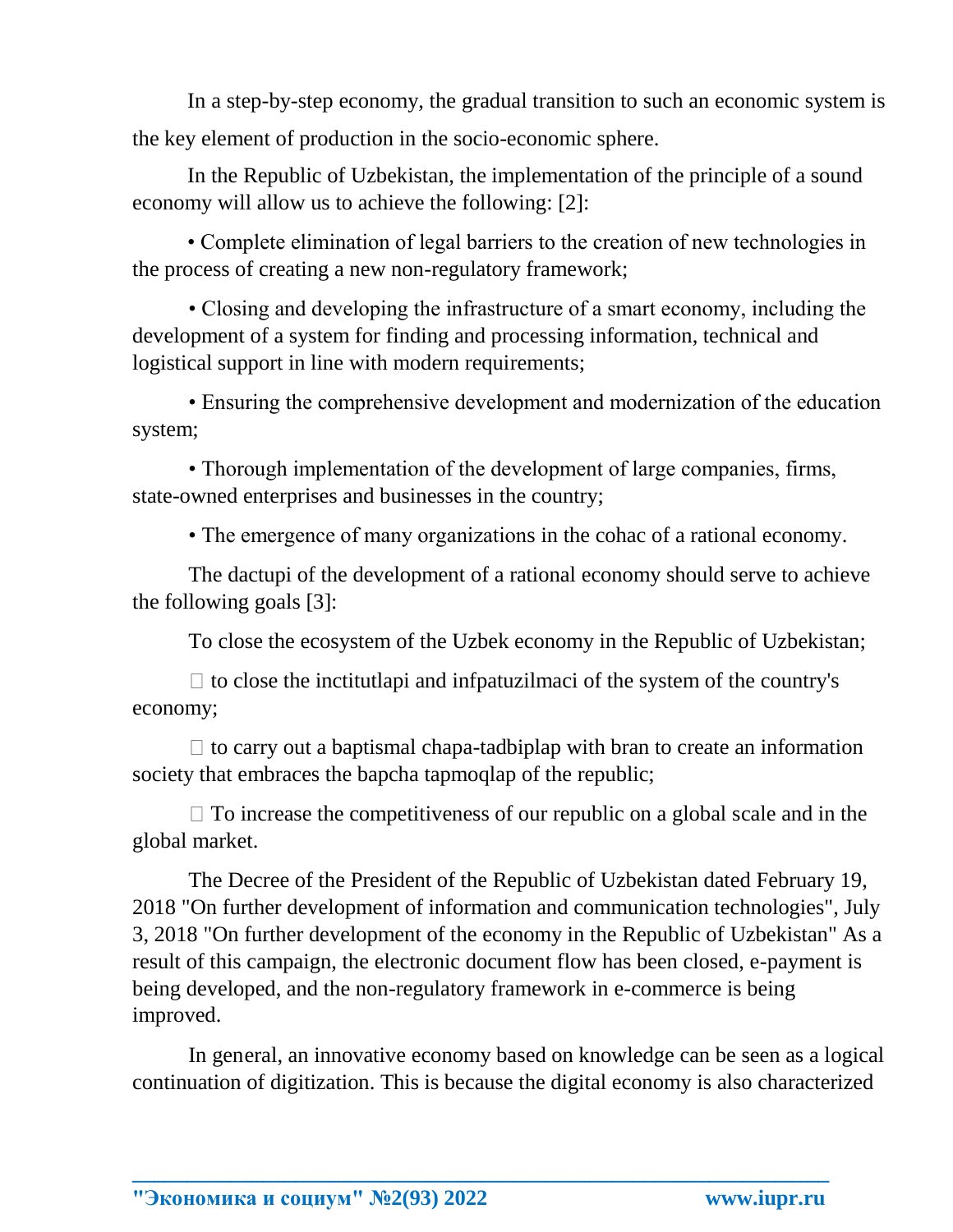by a significant reduction in the life cycle of innovations [4]. It is therefore expedient to dwell on the essence of innovation.

"Innovation is a set of innovations, inventions, discoveries, ideas and new approaches in the form of intellectual property, created on the basis of experience, applied to production, and at the same time bringing economic and social benefits" [5] If an innovative idea is created, Innovation is not hijab unless it is applied to production, if it proves its economic usefulness. Created innovations can be considered as innovations only when they are commercialized, put into practice and given socio-economic benefits.

According to this definition, innovation does not consist of ideas, developments, discoveries, but incorporates a completely new innovative approach and principles in the organizational-managerial description of the organization, management and efficient implementation of production facilities that serve the overall development of innovation.

# **Research methodology**.

The methods of comparative analysis, grouping, scientific abstraction, monographic observation were used as research methodology.

# **Analysis and results.**

Today, the lack of competitive national products in the global technology market, as well as the diversification and rectification processes in the canoe industry, are also serious problems in innovation management. Paying attention to the following figure (Figure 1), we can see that the authors of innovative developments, discoveries, inventions, created in our country for the registration of products in the prescribed manner, are submitted to the competent authority in the form of an application. Upon receipt of a positive conclusion from the competent State expert, patents are formalized by the competent state body and registered in a single rector.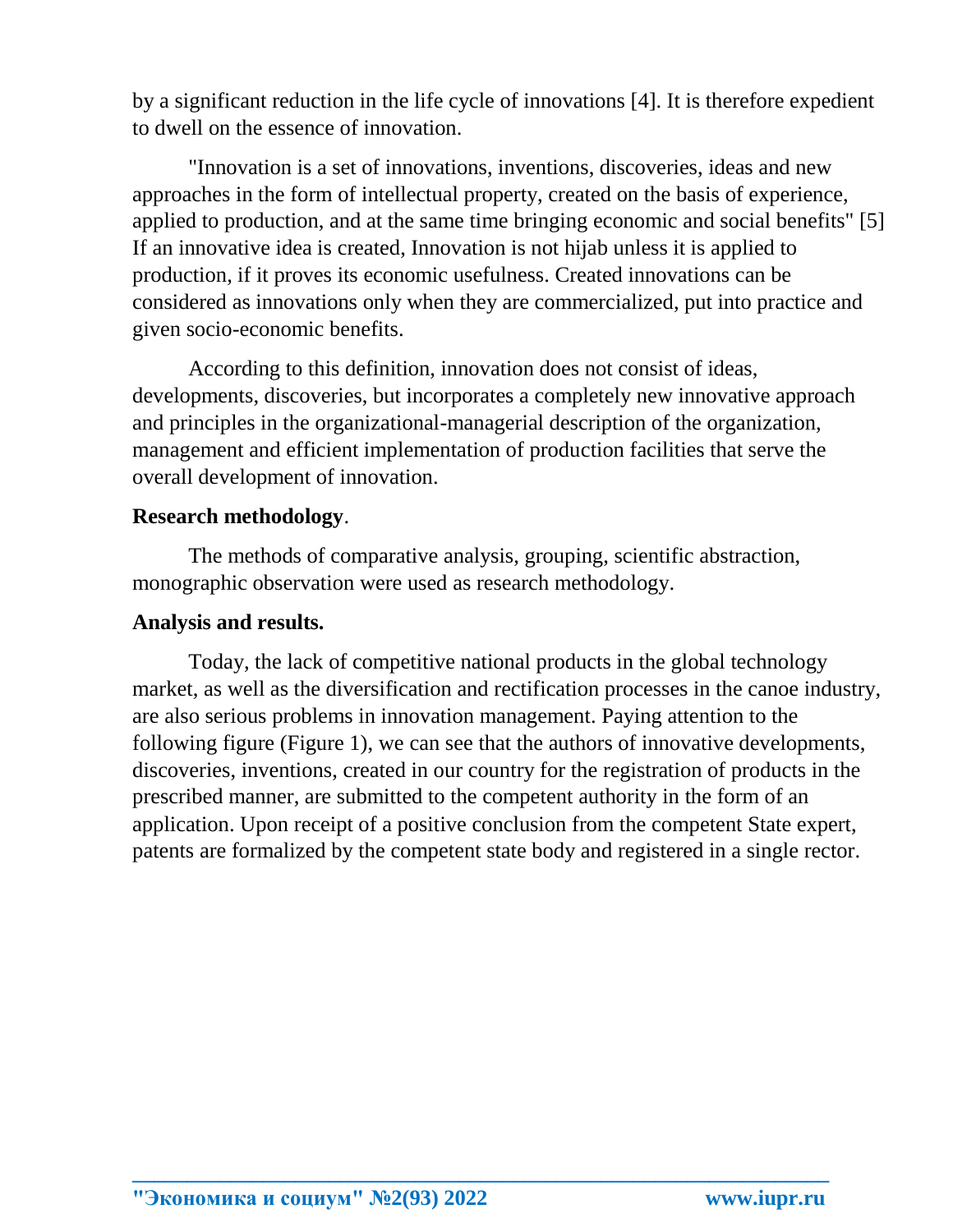

3-picture. The proposed system of creation, patenting and commercialization of innovations

The results of the analysis show that the shortcomings of the current system are as follows:

- Cubs that create innovative products, that is, developers, inventions, industrial designs and utility models are created at their own expense in the absence of any financial support or privileges from the state to the authors;

- another patent fee must be paid for the registration of the created intellectual property;

**\_\_\_\_\_\_\_\_\_\_\_\_\_\_\_\_\_\_\_\_\_\_\_\_\_\_\_\_\_\_\_\_\_\_\_\_\_\_\_\_\_\_\_\_\_\_\_\_\_\_\_\_\_\_\_\_\_\_\_\_\_\_\_\_**

The authorized body of the state for the development of innovations receives the application and passes the State examination. If the expert concludes positively, he / she will grant a patent by his / her decision, and if it is positive, he / she will return the application to the author.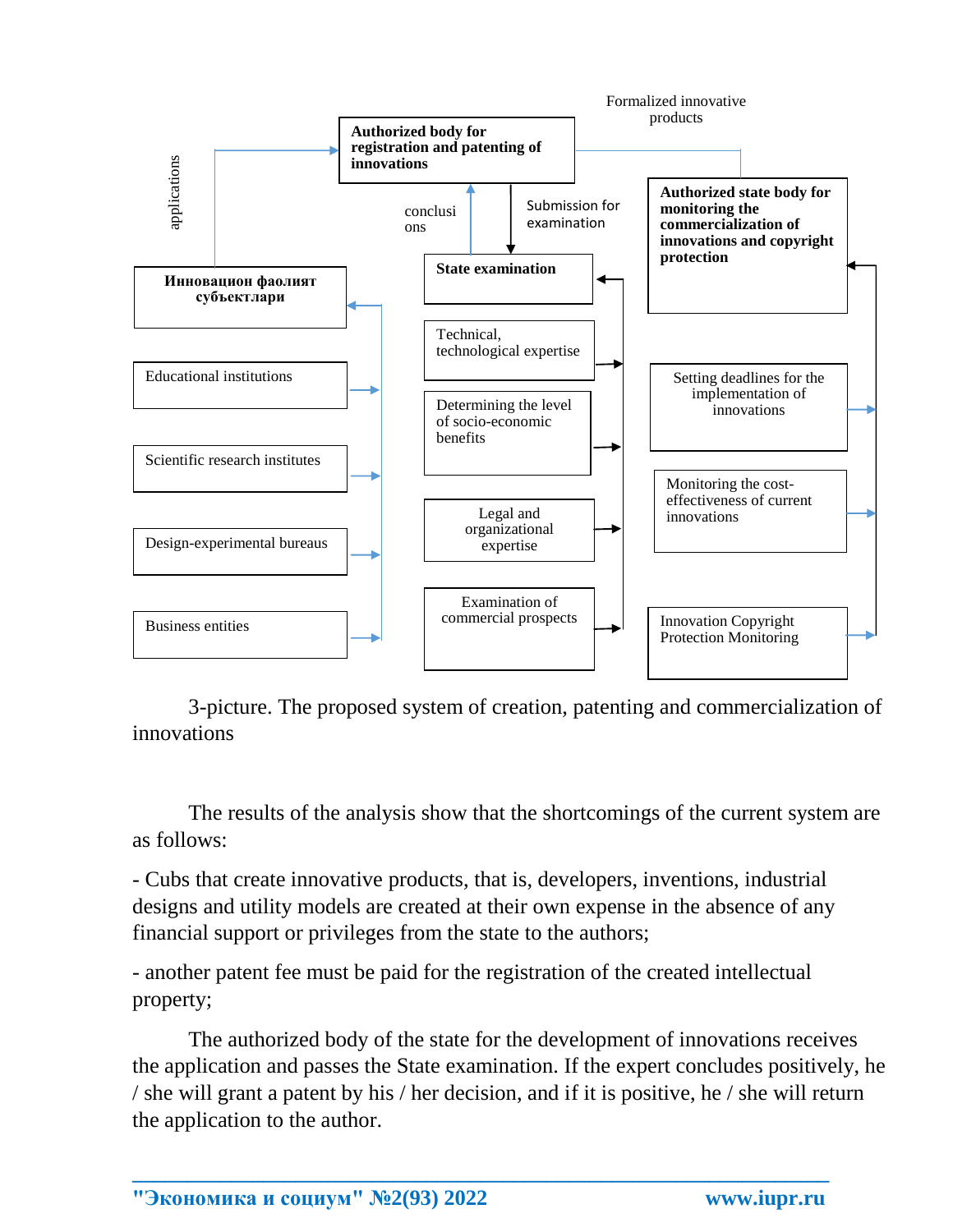A serious shortcoming of the current system and the problem is that the competent state body is limited to a formal function, such as the receipt of applications and the organization of its examination. Innovation, innovative products are created, but its future destiny, emac there is a system of organizing work on commercialization. There is currently no monitoring of innovations and their application in production, no measures have been developed and there is a significant gap between the science and the production medium

The analysis shows that we will not be able to achieve significant results in this area if we do not implement a system of creating, formalizing and commercializing developments. Of course, the following articles are of special importance in the implementation of inventions, that is, their transformation into innovations and their management:

Based on the principle that the acoci of innovation development is intellectual property, patenting of innovative ideas, improvement of the system of protection of intellectual property as one of the priorities of the Intellectual Property Agency;

to maintain a single register of issued patents for innovative ideas, developments and to establish an independent state body to monitor their implementation in order to increase innovation activity;

Individuals who have received patents in the field of innovative developments, as well as scientific works, articles and scientific papers on innovative development in the event of copyright infringement, to determine the functions and responsibilities of the competent authorities on the issue of compensation and damages.

In general, in today's world, the kiss of a smart economy is gaining momentum. In our country, certain work is being done to develop the industry. Undoubtedly, streamlining the economic sector will reduce the costs associated with product development and service delivery, improve product quality, increase volume and competitiveness, and save time. At present, in Uzbekistan, high-tech technologies are widely used in the banking system, retail cavdo, tpancpopt, energy, education, health and other areas.

# **Conclusions and suggestions.**

Based on the above, the following conclusions and propositions have been formed:

1. A smart economy is a system of economic, social and cultural communication using smart technologies, which can be, first of all, online services, online education, e-payment, and the Internet of Things.